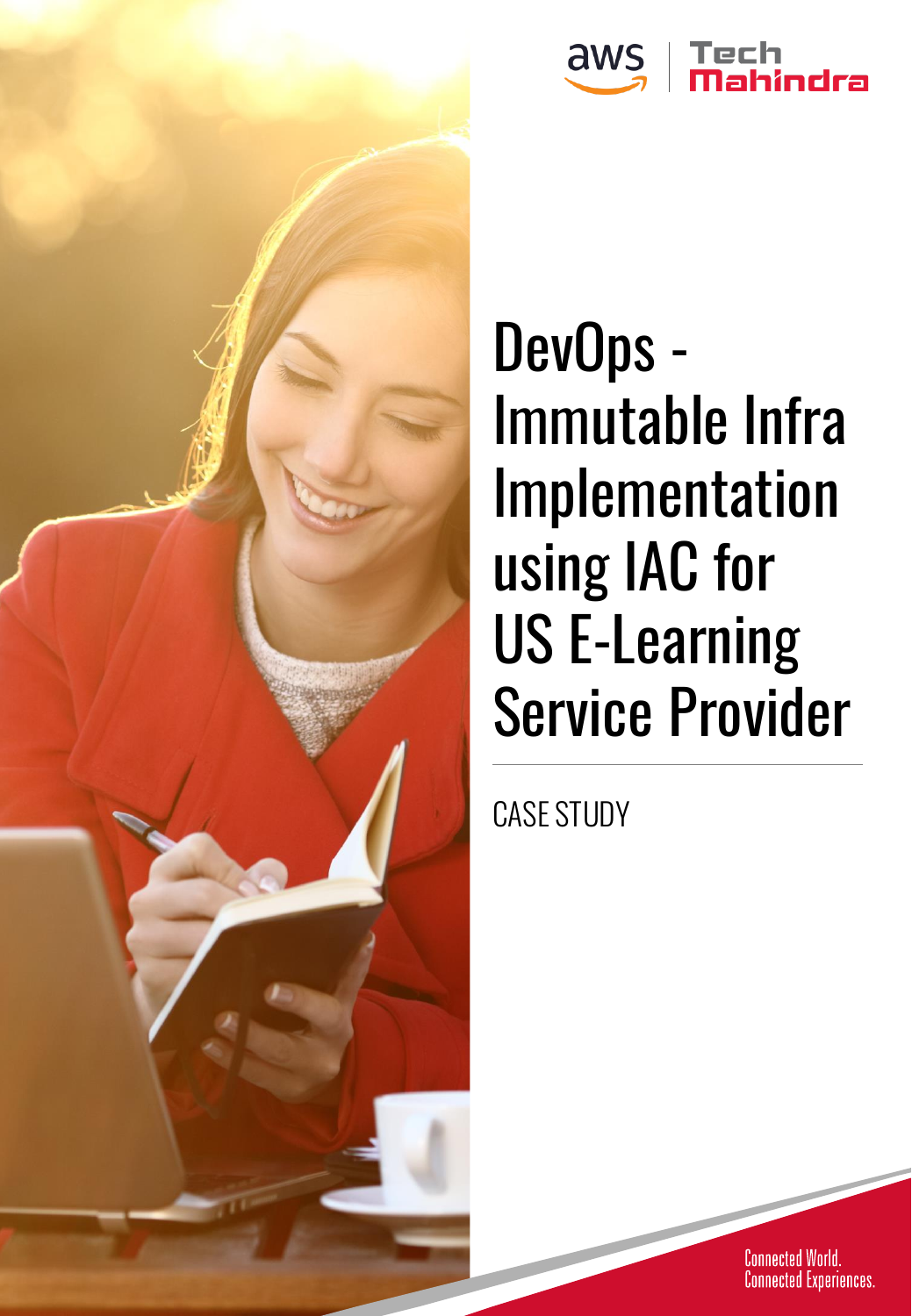Tech Mahindra is the AWS Cloud Managed Services Provider (MSP) for a US based e-learning services provider. We work very closely with our customer's leadership team to help them improve the availability of their e-learning services, the reliability and cycle time of their product releases, and to reduce AWS cloud costs.

#### CLIENT BACKGROUND

The North America based customer has a key line of revenue critical applications that include compelling digital education products and operational back-office services that support a growing number of students and instructors.

The customer develops and maintains numerous learning platforms with a huge user base and business groups. There was a crucial need to analyze the company's data and provide insights related to the user base, sales points, e-learning platforms, web analytics, CRMs, online platforms, billing, integrations, and more

#### **CHALLENGE**

The customer needed a strategic partner to provide cost effective solutions for peak demand management to ensure high availability. The partner was expected to deliver managed cloud services for applications and cloud infrastructure hosted in AWS and usher in a new level of structured governance and reliable operations.

Tech Mahindra was chosen by the customer as their strategic partner to address on the below challenges:



#### Unstructured Release and Deployment Process

Reduce the release and rollback cycle time for deployment of major/complex application.



Platform Instability and Service Pillar Inconsistency Implement the Auto Scaling group to

improve availability and reliability



02

#### Limited governance on AWS environment

Migrate from obsolete techstack with combination of AWS native services and open-source tools



#### Lack of Predictable Controls around Operational Cost Reduce the spend on EC2 and bring in cost optimization mechanism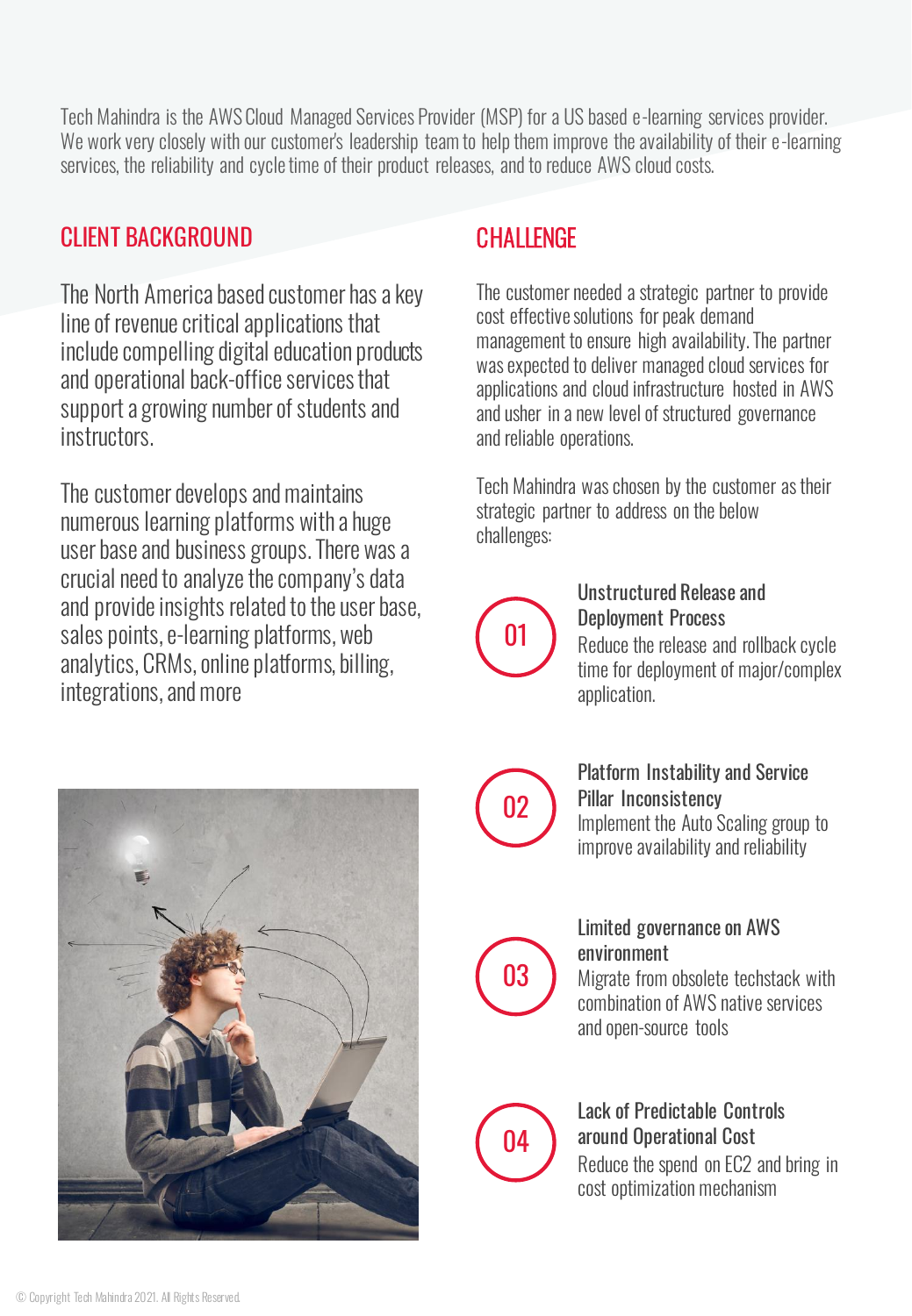#### SOLUTION PROVIDED

The customer's learning platform required a comprehensive solution that Tech Mahindra delivered in the form of integrated Cloud OPerationS (iCOPS) service to deliver on key challenges through:

- SLA driven cloud managed services
- DevOps enablement leveraging cloud native services
- Application and infrastructure monitoring
- Cloud automation
- Optimized cloud environment and capacity management

## **iCOPS (integrated Cloud OPerationS)** critical issues within AWS

SLA Management: In conjunction with the customer, we established an SLA framework, operating model and organization change management plan to onboard the managed services of the AWS Cloud environment.

Automation and Process Improvement: We identified a manual intensive process in the e-commerce platform launch that jeopardized the entire delivery. A custom tool was developed to simplify and automate the effort. This freed up expensive specialized resources and expanded team capacity allowing the customer to launch their e-commerce platform on time.

DevOps leveraging Cloud Native Services: We developed a unique CI/CD solution utilizing native cloud services to replace the existing datacenter-oriented deployment process. It is a combination of best-of-breed open-source solutions and custom scripts tailored to customer's needs.

Release Management: We worked with the customer to design release practices for their product deployment. These strategies have been extremely successful in building confidence within the customer internal teams. TechM now executes virtually every product release as a trusted partner.

Operational Runbooks: Runbooks have been created to improve the incident triage time for repeated and

### Business Impact

- **EXEDENT** Improved the availability of the customer's e-learning services
- Best practices applied throughout the release management cycle
- **Process streamlining and service quality** enhancement
- **Easter business turnaround for critical issues**
- Steady state governance model (strategic, tactical, operational)
- Configuration management using automated scripts and tools
- Hassle-free process for patching the cloud services



## High Level Deployment Model